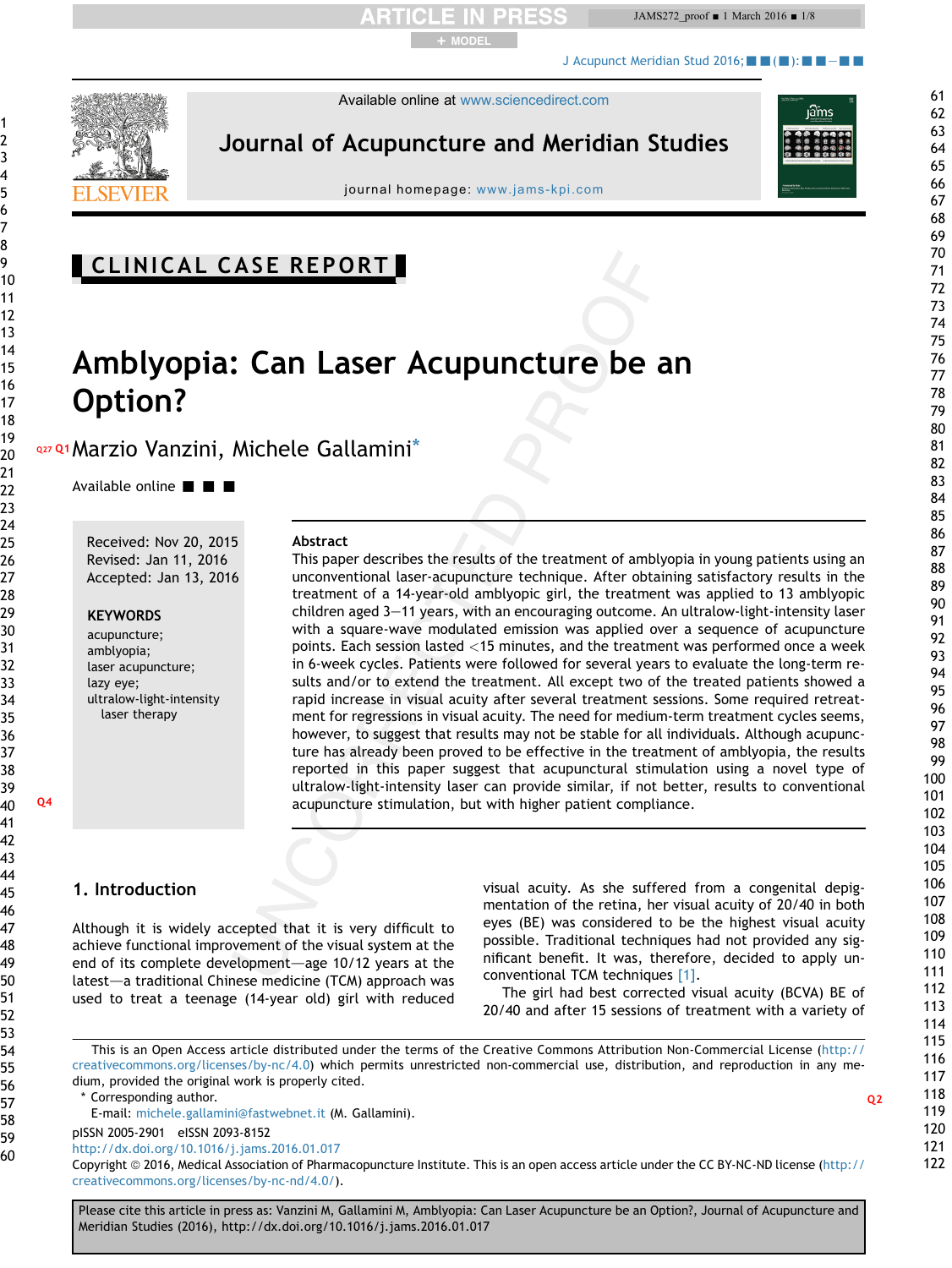JAMS272\_proof ■ 1 March 2016 ■ 2/8

2 M. Vanzini, M. Gallamini

TCM techniques (needle acupuncture, laser acupuncture, and Ma Litang hammer) over a 10-month period, to our surprise and enthusiasm, she achieved a BCVA BE of 20/25 with the same slight optical correction.

She was further treated (4 sessions) over 2 months in the autumn of 2008. BCVA BE was 20/25 at the beginning of treatment, and at the end, BCVA was 20/28 in the right eye Q5 and 20/22 in the left eye.

Over a further 2-year period (March 2009-May 2011), she was treated 28 times: BCVA BE was 20/25 at the beginning, and by the end it was 20/22.

Without any further treatment after 2011, she was examined again at the end of 2014 when her BCVA BE measured 20/33.

While the deficit was not fully compensated or stable, the observed modifications encouraged us to study and test the possibility of treating amblyopia with protocols derived from acupuncture theory, without any exceptions in the selection of patients and with better results expected in younger ones.

Since then the technique has been simplified, and the most effective and repeatable form investigated, based on a theoretical approach and through the analysis of significant reported experiences.

The use of a novel type of ultralow-light-level laser (ULLLL) was deemed to be particularly interesting, rather than either needle insertions or the Ma Litang hammer, for the purpose of achieving higher compliance by young patients and shortening treatment session length.

The American Academy of Ophthalmology [\[2\]](#page-6-0) has quite recently (2012) carried out a survey of the pathology and, in the framework of the "Preferred Practice Patterns," proposed optical correction, patching, pharmacological penalization, optical penalization, Bangerter filters, surgery to remove the causes of amblyopia, acupuncture, and Q6 vision therapy for the treatment of amblyopia.

The abovementioned document reports the use of acupuncture for amblyopia treatment in two clinical trials: The first study found acupuncture over a 15-week period to be as effective as occlusion for 88 children aged  $7-12$  years who had anisometropic amblyopia [\[3\].](#page-6-0) In this randomized controlled trial, children had 20/40-20/125 BCVA and no strabismus. The second study examined the effect of adding acupuncture to refractive correction for 83 children aged 3–7 years who had untreated anisometropic amblyopia (20/ 40-20/200)  $\overline{4}$ . At 15 weeks, there was a greater improvement in visual acuity using refractive correction with acupuncture compared with refractive correction alone. In both studies, the acupuncture technique consisted of five acupuncture needles placed and manipulated for 15 minutes 5 times/wk for 15 weeks. In both the above studies, the selected acupoints, needle insertion, manipulation of the needles, and application protocol are indicated.

Five acupoints, unilateral GV20 (baihui), bilateral EX-HN5 (taiyang), bilateral BL2 (cuanzhu), unilateral LI4 (hegu), and bilateral BL59 (fuyang), were selected on the basis of the theory and literature reports of TCM as referenced by the authors. The locations of the acupoints are shown in Table 1 and [Fig. 1.](#page-2-0)

## 2. Case Presentation

### 2.1. Materials and methods

### 2.1.1. Patients

+ MODEL

Thirteen young patients (2 males and 11 females), with a mean age of  $7$  years (range  $3-11$  years), were recruited into the study after obtaining formal written consent from their parents, and the patients underwent treatment. All patients were amblyopic or had BCVA  $<$  20/20 (Snellen fraction).

Patients with any of the following conditions were excluded from the present study:

- eve diseases
- vision deficits not previously corrected
- $\bullet$  use of optimal correction spectacles for  $<$  6 months
- absence of stabilized BCVA
- patch occlusion of the best eye
- **•** strabismus
- a previous history of conventional treatments Q7

These patients, inhomogeneous for clinical conditions and/or applied treatment, were not included in the present report that deals with patients receiving laser-acupuncture treatment only.

### 2.1.2. Measurements

Visual acuity was measured via the Snellen fraction, always by the same operator, in the same ward, by the same visual acuity tester, and under identical conditions. All patients wore the prescribed spectacles when needed.

| Table 1         | Acupuncture points in the published trials $[3,4]$ . |                                                                                                                               |
|-----------------|------------------------------------------------------|-------------------------------------------------------------------------------------------------------------------------------|
| Acupoint        |                                                      | Location (see Fig. 1)                                                                                                         |
| GV20            | Baihui (unilateral)                                  | On top of the head, 7 cun above the occipital hairline and 5 cun<br>behind the frontal hairline                               |
| EX-HN5          | Taiyang (bilateral)                                  | At the temporal dimple and 1 cun behind the midpoint of a line<br>from the lateral end of the eyebrow to the external canthus |
| BL <sub>2</sub> | Cuanzhu (bilateral)                                  | In the supraorbital notch and at the median end of the eyebrow                                                                |
| LI4             | Hegu (unilateral)                                    | At the dorsum of the hand, and between the first and second<br>metacarpal bones                                               |
| <b>BL59</b>     | Fuyang (bilateral)                                   | 3 cun above the site between the Achilles tendon and the lateral<br>malleolus                                                 |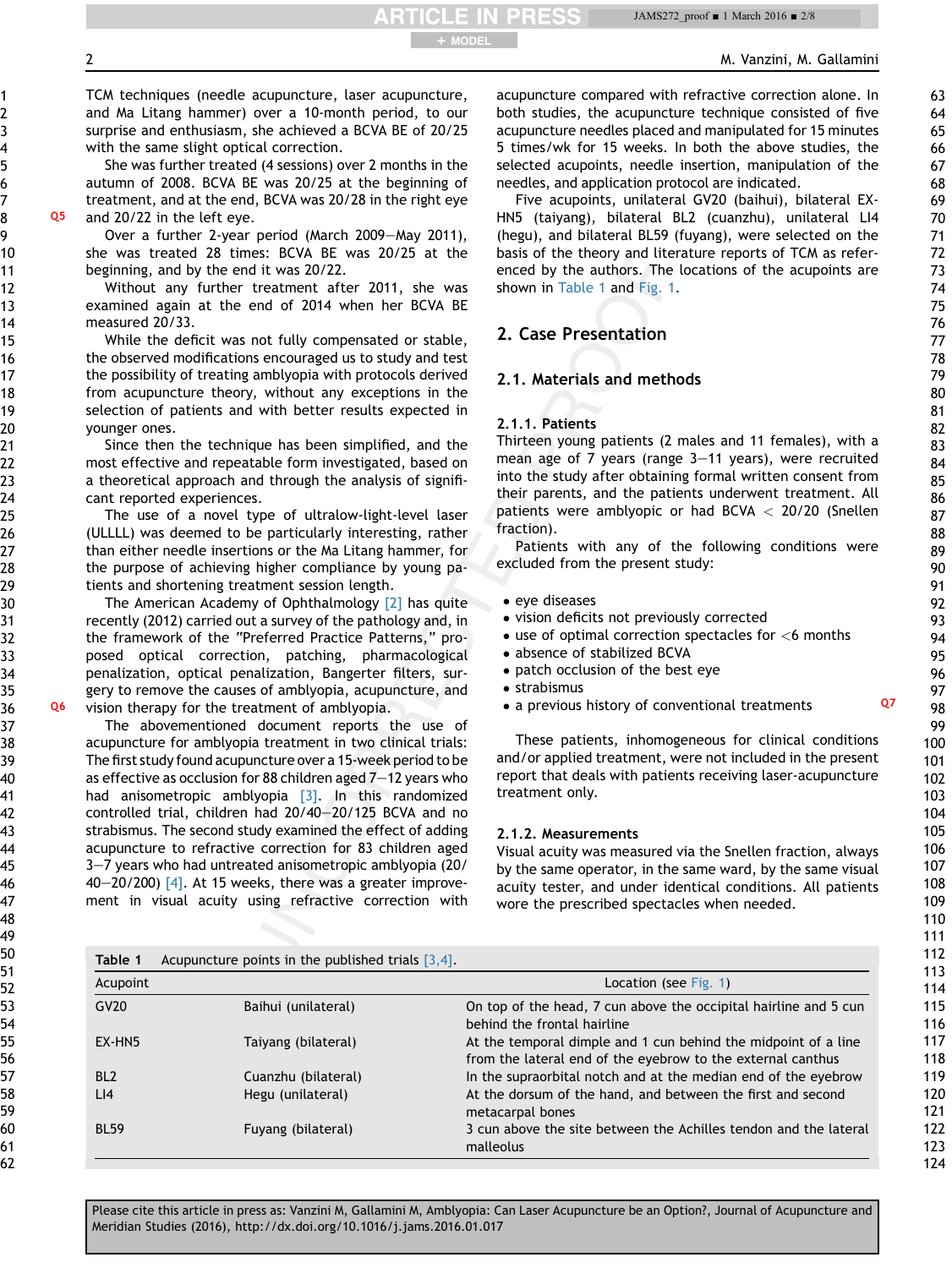<span id="page-2-0"></span>

+ MODEL

**Figure 1** Acupuncture points in the published trials  $[3,4]$ .

For each participant, visual acuity was tested first in the amblyopic eye and then in the healthy eye. Thirty minutes after treatment, the visual acuity was measured in the amblyopic eye.

Anisometropia, astigmatism, and myopia were corrected fully, whereas hyperopia was either fully corrected or symmetrically undercorrected by no more than 1.50 D.

Glasses had to be worn all day. Whenever a change in the visual defect was detected, new glasses were prescribed.

One treatment session was performed weekly by the same operator-a certified acupuncturist ophthalmologist  $(MD)$ —until visual acuity was stabilized or could be improved no further.

### 2.1.3. Laser acupuncture

Based on the above experiences and our first case of a young girl, we have been treating children with amblyopia using acupunctural techniques, using Biolite (RGM SpA,

| Acupoint        |              | Location (see Fig. 2)                                                                                                                                        |
|-----------------|--------------|--------------------------------------------------------------------------------------------------------------------------------------------------------------|
| EX-HN5          | Taiyang      | At the temporal dimple and 1 cun behind the midpoint of a line<br>from the lateral end of the eyebrow to the external canthus                                |
| BL <sub>1</sub> | Jing Ming    | In a depression, 1 cun above the inner canthus of the eye                                                                                                    |
| LI              | Shang Jang   | 1 cun posterior to the corner of the nail on the radial side of the<br>index finger                                                                          |
| LI4             | Hegu         | At the dorsum of the hand, and between the first and second<br>metacarpal bones                                                                              |
| <b>BL59</b>     | Fuyang       | 3 cun above the site between the Achilles tendon and the lateral<br>malleolus                                                                                |
| <b>BL64</b>     | Jing Gu      | Below the tuberosity of the fifth metatarsal bone at the junction of<br>the red and white skin                                                               |
| <b>BL67</b>     | Zhi Yin      | 0.1 cun posterior to the corner of the nail on the lateral side of the<br>little toe                                                                         |
| ST <sub>1</sub> | Chenggi      | Below the pupil, between the eyeball and the infraorbital ridge                                                                                              |
| GB1             | Tong Zi Liao | 0.5 cun lateral to the outer canthus of the eye in a depression on<br>the lateral side of the orbit                                                          |
| GB20            | Fengchi      | In a depression between the upper portion of the<br>sternocleidomastoid muscle and the trapezius, level with GV16                                            |
| <b>TE23</b>     | Sizhukong    | In a depression at the lateral end of the eyebrow                                                                                                            |
| SP <sub>2</sub> | Dadu         | On the medial side of the big toe, distal and inferior to the first<br>metatarsal digital joint in a depression at the juncture of the red<br>and white skin |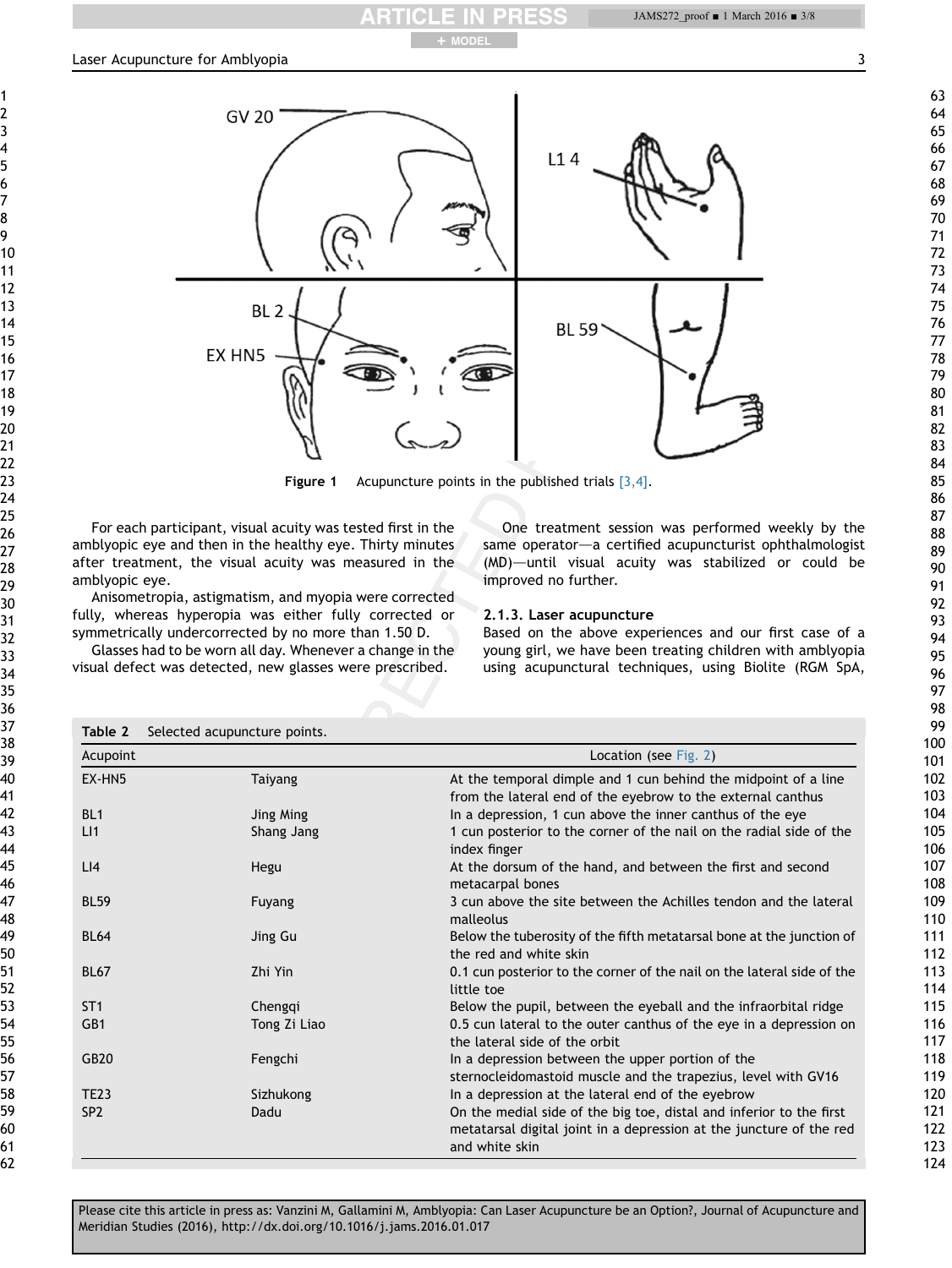<span id="page-3-0"></span>Genoa, Italy), a new internationally patented ULLLL used to perform laser acupuncture. The ULLLL treatment affords much higher compliance than needling, especially in children. Biolite features a modulated red light  $(\lambda = 635 \text{ nm})$ square-wave pulsed emission with an average optical power of approximately 0.02 mW over a 0.13-cm<sup>2</sup> spot  $[5,6]$ .

The extremely low average power is generated through the combination (logical AND) of two square-wave modulations of the 3-mW laser diode emission: a 100-Hz (duty cycle 1%) and a 1-Hz (duty cycle 50%) modulation. The former modulation (100 Hz) is electronically generated, whereas the latter (1 Hz) is manually generated by the operator (using a push button) emitting a half-second flash every second. A converging/diverging lens, absorbing around 30% of the emitted power, focuses the beam at approximately 30 mm from the probe tip on a  $0.13$ -cm<sup>2</sup> spot.

The resulting values of power (0.015 mW), power density  $(0.115 \text{ mW/cm}^2)$ , and energy dosimetry at 20 seconds  $(0.3 \text{ mJ}; 2.3 \text{ mJ/cm}^2)$  are well below any known effectiveness threshold [\[7\].](#page-6-0) Nevertheless, there is sound evidence of acupunctural effectiveness most probably linked to the square-wave modulation of the emission  $\lceil 8 \rceil$ , and its capability to propagate seems to depend on mechanical effects induced through the fibroblast within the ubiquitous extracellular matrix, according to patterns that very likely correspond to the acupuncture meridians  $[9-11]$  $[9-11]$  $[9-11]$ . The choice of the two modulation frequencies is linked to known responses observed in electroacupuncture [\[12,13\].](#page-6-0)

### 2.1.4. Acupoint selection and application protocol in our study

The acupoint selections made in the previous studies were modified for the following reasons:

- GV20 was deemed not to be useful as it is located in the scalp and was therefore discarded.
- BL1, in our opinion, is more effective than BL2 and can be safely selected for laser acupuncture, which does not need needle application. Furthermore, BL1 is the interconnecting point of LI, ST, TB, and GB meridians.
- LI1 was added to LI4 (bilateral) owing to its well-known efficacy in improving blood flow in the cerebral [\[14\]](#page-6-0) and central retinal arteries.
- In addition, BL64 and BL67 were added to BL59 as they are known to activate the cortical regions involved in visual perception  $[15-17]$  $[15-17]$  $[15-17]$ . Furthermore, BL64 is specific for eye affections deriving from kidney DeQi depletion. Q8
- ST1, GB1, GB20, and TB23 were added as they are known to be specific to eye and vision pathologies  $[16-21]$  $[16-21]$ .
- SP2 was added as, according to the TCM, it tonifies the spleen meridian in relation to the macula in the "fivecircle" TCM theory.

The corresponding selection is shown in [Table 2](#page-2-0) and Fig. 2.

The above criteria were derived from specifically referenced documents and from several TCM textbooks  $[22-31]$  $[22-31]$ . Unfortunately, some of the latter are out of print or generally not easy to find. The protocol and preliminary evidence were proposed at the fifth European Congress for Integrative Medicine in Florence, Italy (20-22 September 2012). Q9

The acupoints were stimulated bilaterally. Each of the selected points was stimulated with 20 half-second flashes (flash repetition rate 1/s) using Biolite. The tip of the emitting probe was kept at approximately 30 mm from the skin (spot area 0.13 cm<sup>2</sup>) and perpendicular to the selected acupoint.



Figure 2 Selected acupoints.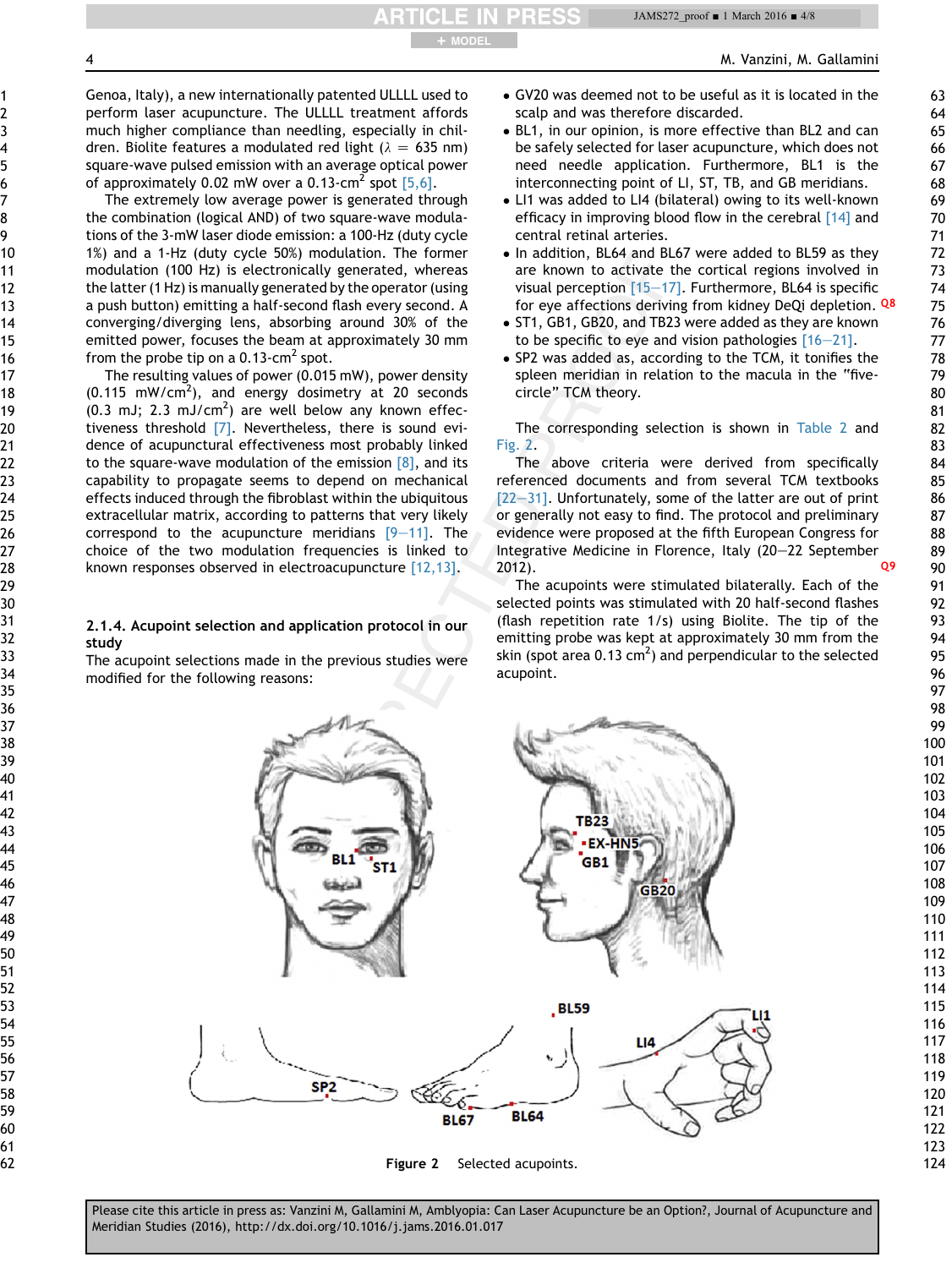Laser Acupuncture for Amblyopia

Laser Acupuncture for Amblyopia

 $+$ **MODEL** 

**ARTICLE IN PRESS** 

JAMS272\_proof

■

1 March 2016

■ 5/8

**ហ** 

<span id="page-4-0"></span>

| Name                                   | AL                      | BA             | BY                   | <b>BM</b>                                     | <b>BS</b>   | BA                                   | <b>RS</b>              | $\mathsf{C}\mathsf{F}$                                  | CG                                             | CA               | PA             | <b>MG</b>                                                                                    | <b>PD</b>      |
|----------------------------------------|-------------------------|----------------|----------------------|-----------------------------------------------|-------------|--------------------------------------|------------------------|---------------------------------------------------------|------------------------------------------------|------------------|----------------|----------------------------------------------------------------------------------------------|----------------|
| Age $(y)$                              | $\overline{7}$          | 11             | 5                    | 9                                             | 9           | 6                                    | $\bf 8$                | 9                                                       | $\mathbf{3}$                                   | $\boldsymbol{6}$ | 5              | 8                                                                                            | 5              |
| Sex $(M/F)$                            | M                       | F.             | F                    | W                                             | $\mathsf F$ | F                                    | $\mathsf F$            | F                                                       | $\mathsf F$                                    | F                | F              | F                                                                                            | F              |
| Refraction right eye cyl. $+1.50$ None | $95^\circ$              |                | None                 | $sf. +2.50$<br>$=$ cyl. $+0.50$<br>$20^\circ$ | None        | cyl. $+0.50$ cyl. $+1$<br>$90^\circ$ | $90^\circ$             | $sf. -0.50$ sf. $+3.50$<br>$180^\circ$                  | $=$ cyl. $-1$ = cyl. $+0.50$ 80°<br>$90^\circ$ |                  |                | cyl. $+2.50$ sf. $+3.50$ sf. $+0.50$ cyl. $+2.50$<br>$=$ cyl. +2 90 $^{\circ}$<br>$95^\circ$ |                |
| Refraction left eye                    | $cyl. +1$<br>$90^\circ$ | None           | $sf. + 2$ None       |                                               | None        | None                                 | $sf. -1$<br>$90^\circ$ | $sf. -0.50$<br>$=$ cyl. $+3$ = cyl. $-1$<br>$180^\circ$ | None                                           | $90^\circ$       |                | cyl. +2.50 sf. +1.50 sf. +0.50 cyl. +3 90°<br>$=$ cyl. $+4$<br>$90^\circ$                    |                |
| First treatment                        |                         |                |                      |                                               |             |                                      |                        |                                                         |                                                |                  |                |                                                                                              |                |
| Evaluation in                          |                         |                |                      |                                               |             |                                      |                        |                                                         |                                                |                  |                |                                                                                              |                |
| Month/year                             | May/13                  |                | Jan/12 Feb/14 Mar/11 |                                               |             | Apr/14 Oct/13                        | Jan/13                 | Sep/12                                                  | May/11                                         | Feb/12           | Mar/12         | Jun/12                                                                                       | Jun/12         |
| <b>BCVA RE</b>                         | 20/25                   | 20/22          | 20/20                | 20/22                                         | 20/25       | 20/33                                | 20/24                  | 20/33                                                   | 20/40                                          | 20/28            | 20/28          | 20/30                                                                                        | 20/33          |
| <b>BCVALE</b>                          | 20/20                   | 20/22          | 20/25                | 20/13                                         | 20/25       | 20/20                                | 20/25                  | 20/33                                                   | 20/13                                          | 20/28            | 20/28          | 20/33                                                                                        | 20/33          |
| Number of treatments                   |                         |                |                      |                                               |             |                                      |                        |                                                         |                                                |                  |                |                                                                                              |                |
| Sessions                               | 7 <sup>7</sup>          | $\overline{4}$ | 11                   | 8                                             | 6           | $10$                                 | 8                      | 12                                                      | $\boldsymbol{6}$                               | 9                | 9              | 8                                                                                            | 5 <sup>5</sup> |
| Evaluation out                         |                         |                |                      |                                               |             |                                      |                        |                                                         |                                                |                  |                |                                                                                              |                |
| Month/year                             | Jul/13                  |                | Feb/12 Jun/14 May/11 |                                               |             | Jun/14 Dec/13                        | Mar/13                 | Nov/12                                                  | Jun/11                                         | Jun/12           | May/12         | Jul/12                                                                                       | Jul/12         |
| <b>BCVA RE</b>                         | 20/20                   | 20/20          | 20/20                | 20/20                                         | 20/25       | 20/28                                | 20/20                  | 20/20                                                   | 20/33                                          | 20/20            | 20/22          | 20/22                                                                                        | 20/25          |
| <b>BCVALE</b>                          | 20/20                   | 20/20          | 20/20                | 20/13                                         | 20/25       | 20/20                                | 20/22                  | 20/20                                                   | 20/13                                          | 20/20            | 20/22          | 20/30                                                                                        | 20/25          |
| Second treatment                       |                         |                |                      |                                               |             |                                      |                        |                                                         |                                                |                  |                |                                                                                              |                |
| Evaluation in                          |                         |                |                      |                                               |             |                                      |                        |                                                         |                                                |                  |                |                                                                                              |                |
| Month/year                             | Sep/13                  |                |                      | Nov/11                                        |             |                                      | Jun/13                 |                                                         | Sep/11                                         | Jun/13           | Oct/14         | Jan/13                                                                                       | Mar/13         |
| <b>BCVA RE</b>                         | 20/23                   |                |                      | 20/22                                         |             |                                      | 20/22                  |                                                         | 20/33                                          | 20/22            | 20/28          | 20/22                                                                                        | 20/28          |
| <b>BCVALE</b>                          | 20/20                   |                |                      | 20/13                                         |             |                                      | 20/22                  |                                                         | 20/13                                          | 20/22            | 20/28          | 20/25                                                                                        | 20/25          |
| Number of treatments                   |                         |                |                      |                                               |             |                                      |                        |                                                         |                                                |                  |                |                                                                                              |                |
| <b>Sessions</b>                        | 8                       |                |                      | $\overline{4}$                                |             |                                      |                        |                                                         | 6                                              | $\overline{4}$   | $\overline{7}$ | 14                                                                                           | $\overline{4}$ |
| Evaluation out                         |                         |                |                      |                                               |             |                                      |                        |                                                         |                                                |                  |                |                                                                                              |                |
| Month/year                             | Jan/14                  |                |                      | Dec/11                                        |             |                                      | Jun/13                 |                                                         | Oct/11                                         | Jul/13           | Nov/14         | Jun/13                                                                                       | Mar/13         |
| <b>BCVA RE</b>                         | 20/20                   |                |                      | 20/21                                         |             |                                      | 20/20                  |                                                         | 20/33                                          | 20/22            | 20/22          | 20/20                                                                                        | 20/25          |
| <b>BCVALE</b>                          | 20/20                   |                |                      | 20/13                                         |             |                                      | 20/20                  |                                                         | 20/13                                          | 20/22            | 20/22          | 20/20                                                                                        | 20/22          |
| Third treatment                        |                         |                |                      |                                               |             |                                      |                        |                                                         |                                                |                  |                |                                                                                              |                |
| Evaluation in                          |                         |                |                      |                                               |             |                                      |                        |                                                         |                                                |                  |                |                                                                                              |                |
| Month/year                             |                         |                |                      | Oct/12                                        |             |                                      |                        |                                                         |                                                | Jun/14           |                | May/14                                                                                       |                |
| <b>BCVA RE</b>                         |                         |                |                      | 20/21                                         |             |                                      |                        |                                                         |                                                | 20/22            |                | 20/20                                                                                        |                |
| <b>BCVALE</b>                          |                         |                |                      | 20/13                                         |             |                                      |                        |                                                         |                                                | 20/22            |                | 20/22                                                                                        |                |
| Number of treatments                   |                         |                |                      |                                               |             |                                      |                        |                                                         |                                                |                  |                |                                                                                              |                |
| Sessions                               |                         |                |                      | $\overline{7}$                                |             |                                      |                        |                                                         |                                                | $\overline{4}$   |                | 10                                                                                           |                |
| Evaluation out                         |                         |                |                      |                                               |             |                                      |                        |                                                         |                                                |                  |                |                                                                                              |                |
| Month/year                             |                         |                |                      | Dec/12                                        |             |                                      |                        |                                                         |                                                | Jul/14           |                | <b>Nov/14</b>                                                                                |                |
| <b>BCVA RE</b>                         |                         |                |                      | 20/21                                         |             |                                      |                        |                                                         |                                                | 20/20            |                | 20/20                                                                                        |                |
| <b>BCVALE</b>                          |                         |                |                      | 20/13                                         |             |                                      |                        |                                                         |                                                | 20/20            |                | 20/22<br>(continued on next page)                                                            |                |

99 98 97 96 95 94 93 92 91 90 89 88 87 86 85 84 83 82 81 80 79 78 77 76 75 74 73 72 71 70 69 68 67 66 65 64 63 124 123 122 121 120 119 118 117 116 115 114 113 112 111 110 109 108 107 106 105 104 103 102 101 100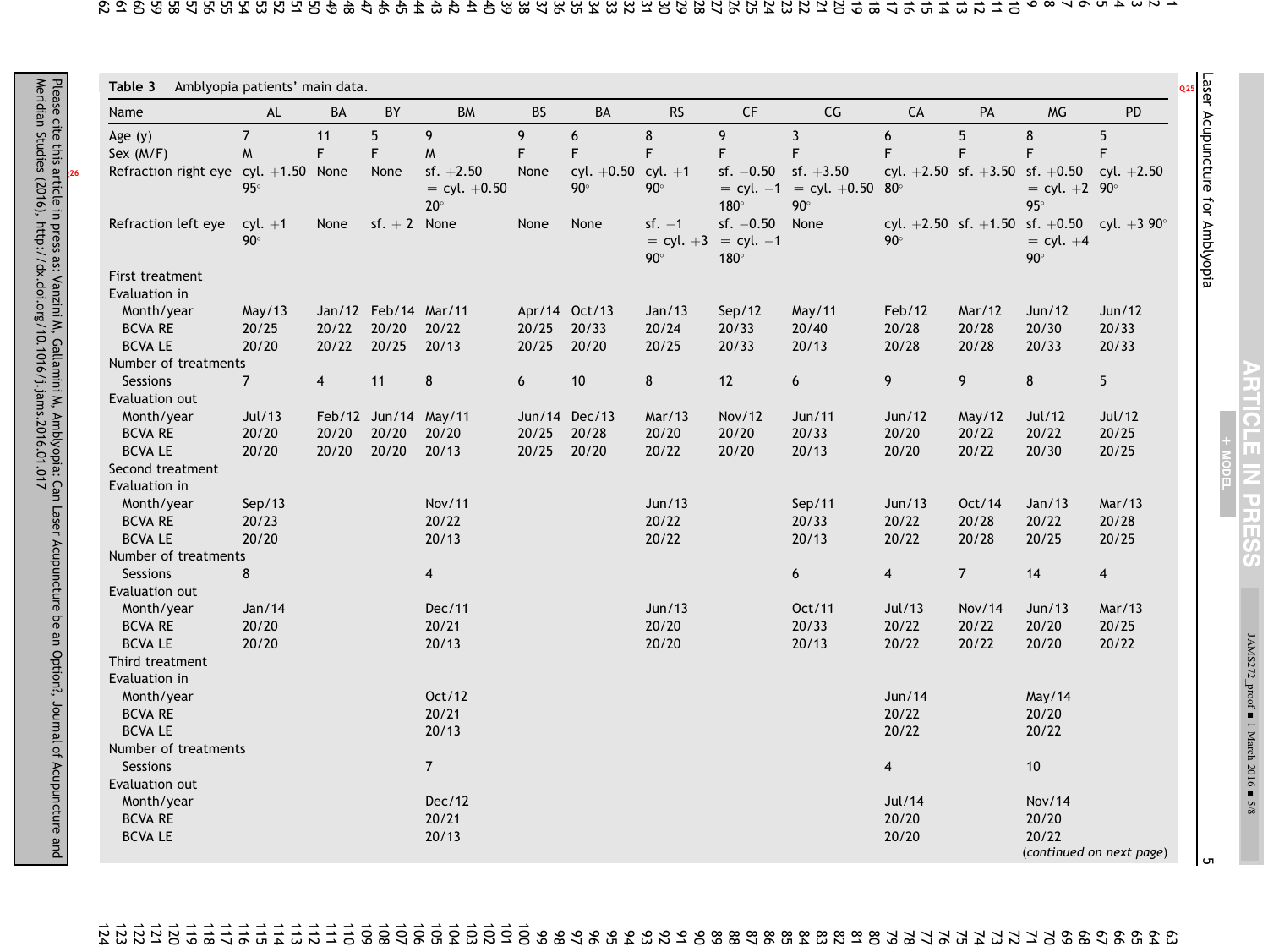| 1                       |                         |
|-------------------------|-------------------------|
| ,                       |                         |
| ξ                       |                         |
| 4                       |                         |
|                         |                         |
| I                       |                         |
|                         |                         |
| $\mathbf{S}$            |                         |
| )                       |                         |
|                         | 10                      |
|                         | 11                      |
| 1                       |                         |
| 1                       | ļ                       |
|                         |                         |
|                         | 14                      |
|                         | 15                      |
|                         | 16<br>17                |
|                         |                         |
|                         | 18                      |
| 19                      | 9                       |
|                         | 20                      |
| $\overline{c}$          | 1                       |
| 2                       | $\overline{c}$          |
| $\overline{\mathbf{r}}$ | 3                       |
|                         | $\overline{4}$          |
|                         | 25                      |
|                         | $\epsilon$              |
|                         | $^{27}$                 |
|                         | 28                      |
|                         | 29                      |
|                         | 30                      |
|                         |                         |
|                         | $\overline{\mathbf{3}}$ |
| S.                      | 2                       |
| $\overline{\mathbf{3}}$ | 3                       |
| }.                      | 4                       |
|                         | 35                      |
| 36                      |                         |
|                         | $\frac{1}{2}$           |
| $\frac{3}{5}$           | S                       |
|                         | .<br>39                 |
|                         | 40                      |
|                         | 41                      |
|                         | L                       |
| 4                       | ļ                       |
| l                       | 4                       |
|                         | ļĒ                      |
|                         | $\mathbf{16}$           |
|                         |                         |
|                         |                         |
| ļ,                      |                         |
| ļC                      | J                       |
| C                       | i۵                      |
| D<br>j                  | $\mathbf i$             |
| 5                       | 2                       |
| 5:                      | l                       |
| 54                      |                         |
| ׇ֚֘֝֡                   | 5E                      |
| 56                      |                         |
| 5                       |                         |
|                         | 58                      |
| ľ                       |                         |
|                         | οО                      |
|                         |                         |

 

| Table 3 (continued)                                                                                           |                          |                                                                |   |              |        |                               |                               |                               |        |                               |    |               |                               |
|---------------------------------------------------------------------------------------------------------------|--------------------------|----------------------------------------------------------------|---|--------------|--------|-------------------------------|-------------------------------|-------------------------------|--------|-------------------------------|----|---------------|-------------------------------|
| Vame                                                                                                          |                          | BA                                                             | ð | $\mathbb{R}$ | ន<br>ខ | BA<br>BA                      | <b>23</b>                     | ڻ<br>ت                        | ්<br>ප | J                             | PA | $\frac{1}{2}$ | 2                             |
| Control visit                                                                                                 |                          |                                                                |   |              |        |                               |                               |                               |        |                               |    |               |                               |
| Month/year                                                                                                    |                          |                                                                |   |              |        |                               |                               |                               |        |                               |    |               |                               |
| BCVA RE                                                                                                       | Oct/14<br>20/20<br>20/20 |                                                                |   |              |        |                               |                               |                               |        |                               |    |               |                               |
| BCVA LE                                                                                                       |                          | Sep/14 Mar/15 Nov/14<br>20/20 20/20 20/21<br>20/20 20/20 20/13 |   |              |        | Mar/15<br>20/28<br>20/20<br>P | Oct/14<br>20/20<br>20/20<br>P | Apr/14<br>20/20<br>20/20<br>P |        | Mar/15<br>20/20<br>20/20<br>P |    |               | Oct/13<br>20/22<br>20/22<br>P |
|                                                                                                               |                          |                                                                |   |              |        |                               |                               |                               |        |                               |    |               |                               |
| BCVA = best corrected visual acuity; LE = left eye; N = negative result; P = positive result; RE = right eye. |                          |                                                                |   |              |        |                               |                               |                               |        |                               |    |               |                               |
|                                                                                                               |                          |                                                                |   |              |        |                               |                               |                               |        |                               |    |               |                               |

# + MODEL

# 2.2. Results

As is quite normal for this kind of pathology, the range of deficits was rather wide and the patients were not homogeneous by age, sex, or anthropometrics. Rather than attempting a statistical assessment, it was preferred to present the 13 cases as individual experiences ([Table 3\)](#page-4-0).

The case reported in the "Introduction" is not included because the patient was treated with many different techniques that cannot be compared with the ULLLL treatment applied to the 13 young patients.

As can be observed in [Table 3,](#page-4-0) the patients were kept under observation for quite a long period of time. The results obtained-11 remarkable improvements-are also reported in [Table 3](#page-4-0) and encourage us to proceed further in refining the technique, which, besides being effective and devoid of any known side effects, is readily accepted by the patients, as it is absolutely painless and its application process is fast.

It should be noted, however, that the 13 patients underwent a total of 171 laser-acupuncture sessions for an average of 13.15 sessions/patient, and one of the two  $Q10$ nonrespondent patients (female BS, 9 years old) dis- 211 continued the treatment after the first cycle of just six laser-acupuncture sessions. It seems reasonable to suggest that after a longer cycle, she would probably have experienced some benefit.

# 3. Discussion

### 3.1. Amblyopia prevalence, its social relevance, and recommended intervention age

The document by the American Academy of Ophthalmology [\[2\]](#page-6-0) states that "Amblyopia is an important public health problem because of its prevalence among children and because visual impairment from amblyopia is lifelong and can be profound. Both amblyopia and treatment can have a substantial impact on quality of life  $[32-34]$  $[32-34]$  $[32-34]$ . Prevalence estimates range from 0.8% to 3.3% depending on the population studied and the definition used"  $[35-44]$  $[35-44]$ .

Amblyopia, more commonly known as "lazy eye," is defined as a unilateral or, less commonly, a bilateral reduction of BCVA that occurs in the setting of an otherwise normal eye. The causes of amblyopia lie both in the eye and in vision-related cortical activities: whenever the perceived or interpreted visions do not match, the "blurred" perceived vision is discarded, resulting in the "lazy eye" condition. The lazy eye condition also leads to the development of an incorrect visual system. The process of development and integration of visual functions starts at  $6-7$  months and is completed by the age of  $10-12$  years.

The first sentence of the same chapter of the abovementioned document actually states that "Success rates of amblyopia treatment decline with increasing age," clearly stressing the need for treatment suitable for very young children. It is confirmed to some extent that the effects may reside in functional adaptive control in the "plastic phase," although good results were found even at the age of 14 years. The same technique was tested on adults, although no significant results were observed.

Please cite this article in press as: Vanzini M, Gallamini M, Amblyopia: Can Laser Acupuncture be an Option?, Journal of Acupuncture and Meridian Studies (2016), http://dx.doi.org/10.1016/j.jams.2016.01.017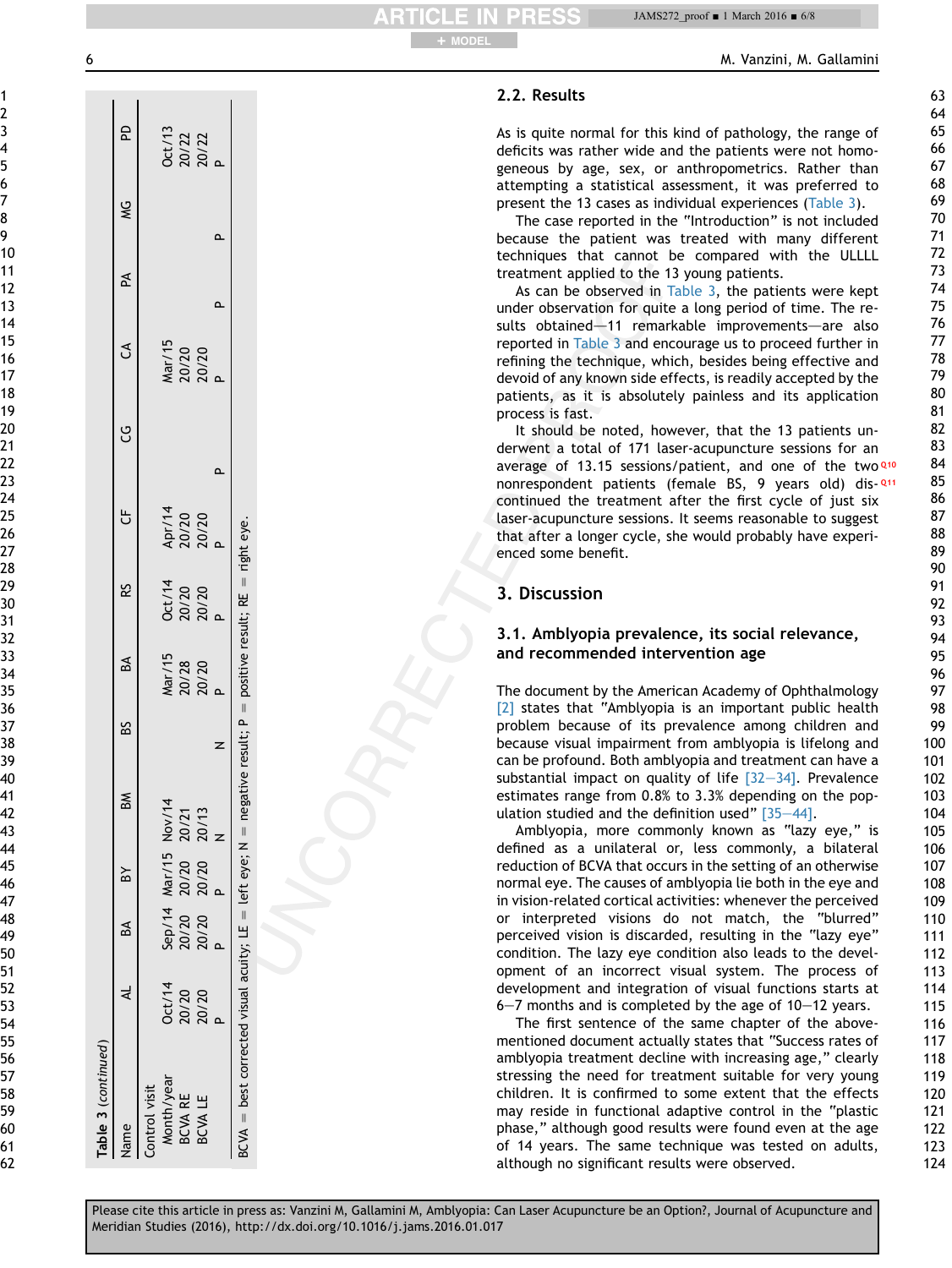**RTICLE IN PRESS** + MODEL

### <span id="page-6-0"></span>3.2. Rapidity and stability of the improvement

The results of treating amblyopic children with laser acupuncture, in our experience, are sometimes obtained very rapidly. Thirty minutes after the treatment, an improvement can often be observed in visual acuity. This benefit may last, with slight decay, into the following week. After a few treatment sessions, usually once a week for 6 weeks (hence, much faster than in the 2 traditional acupuncture trials reported), the improvement is substantial and stabilizes for up to several months. Sometimes, further sessions are required at an interval of several months.

### 3.3. Side effects and patient compliance

The treatment is devoid of any side effects and is totally painless, and young patient compliance is very high. Compared with optical penalization or patching techniques, this laser-acupuncture treatment is generally accepted much more readily by children and their parents, and, by allowing binocular vision to be retained, it avoids the risk of strabismus.

While acupuncture has been shown to be effective, needling around the eyes certainly does not meet with compliance by young patients; they might more agreeably be treated with ULLLL, which appears to be as effective as classical acupuncture.

### 3.4. Action mechanisms

As mentioned with reference to the two trials involving acupuncture treatment of amblyopia, "Acupuncture for amblyopia requires further investigation, including an evaluation of cost-effectiveness [\[45\]](#page-7-0). The effect of acupuncture on strabismic amblyopia has not been studied. The mechanism of action for acupuncture in the treatment of amblyopia is unknown."

Although far from providing a full explanation of a possible mechanism, as mentioned in the paragraph describing acupoint selection, it is suggested that the increased blood perfusion of the eye [14] and the observed activation of the vision-related cortical areas  $[15-17]$ might be a part of the action mechanism.

### 3.5. Application in current routine and protocol optimization

The encouraging results obtained to date with Biolite and the indications of the American Academy of Ophthalmology for acupuncture, in the absence of any side effects, indeed point to the possible application of this treatment in current therapeutic practice.

We submit that our study can also serve the purpose of ameliorating the application protocol—selected acupoints and number and frequency of sessions, which has been Q<sup>12</sup> modified but needs to be optimized.

### Conflicts of interest

**Q13** All authors declare no conflicts of interest.

## References

- [1] Ercolani M, Zucchini GE, Poli EG. Acupuncture, auriculotherapy and craniopuncture in the treatment of functional amblyopia in children. Minerva Med. 1983;74:2537-2540 [In Italian].
- [2] American Academy of Ophthalmology Pediatric Ophtalmology/Strabismus Panel. Preferred Practice Pattern Guidelines. Amblyopia. San Francisco, CA: American Academy of Ophthalmology; 2012. Available at: [www.aao.org/ppp](http://www.aao.org/ppp) [Date accessed: month day, year].
- [3] Zhao J, Lam DS, Chen LJ, Wang Y, Zheng C, Lin Q, et al. Randomized controlled trial of patching vs acupuncture for anisometropic amblyopia in children aged 7 to 12 years. Arch Ophthalmol. 2010;128:1510-1517.
- [4] Lam DS, Zhao J, Chen LJ, Wang Y, Zheng C, Lin Q, et al. Adjunctive effect of acupuncture to refractive correction on anisometropic amblyopia: one-year results of a randomized crossover trial. Ophthalmology. 2011;118:1501-1511.
- [5] Baratto L, Calza` L, Capra R, Gallamini M, Giardino L, Giuliani A, et al. Ultra-low-level laser therapy. Lasers Med Sci. 2011;26:103-112.
- [6] Gallamini M, D'Angelo G, Belloni G. Biolite: a patented ultralow-level laser-therapy device for treating musculoskeletal pain and associated impairments. J Acupunct Meridian Stud. 2015;8:167e174.
- [7] Tunér J, Hode L. Laser Therapy. Clinical Practice and Scientific Background. Grängesberg, Sweden: Prima Books AB; 2002.
- [8] Giuliani A, Lorenzini L, Alessandri M, Torricella R, Baldassarro VA, Giardino L, et al. In vitro exposure to very low-level laser modifies expression level of extracellular matrix protein RNAs and mitochondria dynamics in mouse embryonic fibroblasts. BMC Complement Altern Med. 2015;15:78. Q15
- [9] Langevin HM. Connective tissue: a body-wide signaling network? Med Hypotheses. 2006;66:1074-1077.
- [10] Langevin HM, Yandow JA. Relationship of acupuncture points and meridians to connective tissue planes. Anat Rec. 2002; 269:257-265.
- [11] Langevin HM, Storch KN, Cipolla MJ, White SL, Buttolph TR, Taatjes DJ. Fibroblast spreading induced by connective tissue stretch involves intracellular redistribution of alpha- and beta-actin. Histochem Cell Biol. 2006;125:487-495.
- [12] Wang Y, Zhang Y, Wang W, Cao Y, Han JS. Effects of synchronous or asynchronous electroacupuncture stimulation with low versus high frequency on spinal opioid release and tail flick nociception. Exp Neurol. 2005;192:156-162.
- [13] Wang K, Xiang XH, Qiao N, Qi JY, Lin LB, Zhang R, et al. Genomewide analysis of rat periaqueductal gray-dorsal horn reveals time-, region- and frequency-specific mRNA expression changes in response to electroacupuncture stimulation. Sci Rep. 2014;4:6713.
- [14] Wang G, Tian Y, Jia S, Litscher G, Zhang W. Evaluate laser needle effect on blood perfusion signals of contralateral hegu acupoint with wavelet analysis. Evid Based Complement Alternat Med. 2012;2012:103729.
- [15] Siedentopf CM, Koppelstaetter F, Haala IA, Haid V, Rhomberg P, Ischebeck A, et al. Laser acupuncture induced specific cerebral cortical and subcortical activations in humans. Lasers Med Sci. 2005;20:68-73.
- [16] Siedentopf CM, Golaszewski SM, Mottaghy FM, Ruff CC, Felber S, Schlager A. Functional magnetic resonance imaging detects activation of the visual association cortex during laser acupuncture of the foot in humans. Neurosci Lett. 2002;327:  $53 - 56$
- [17] Li G, Cheung RT, Ma QY, Yang ES. Visual cortical activations on fMRI upon stimulation of the vision-implicated acupoints. Neuroreport. 2003;14:669-673.